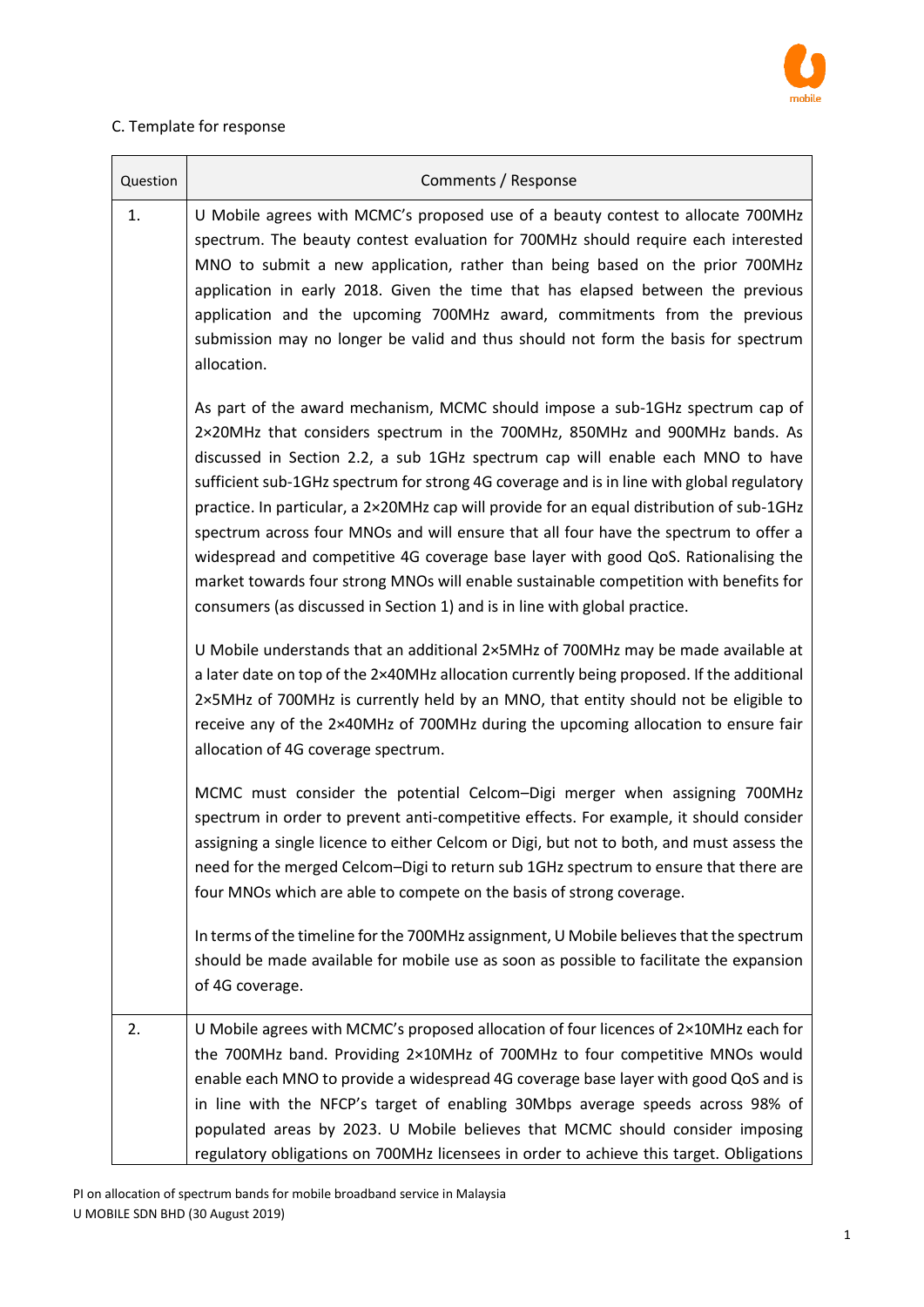

| Question | Comments / Response                                                                                                                                                                                                                                                                                                                                                                                                                                                                                                                                                                                                                                                                                                                                                                                                                                                            |  |  |  |  |
|----------|--------------------------------------------------------------------------------------------------------------------------------------------------------------------------------------------------------------------------------------------------------------------------------------------------------------------------------------------------------------------------------------------------------------------------------------------------------------------------------------------------------------------------------------------------------------------------------------------------------------------------------------------------------------------------------------------------------------------------------------------------------------------------------------------------------------------------------------------------------------------------------|--|--|--|--|
|          | requiring licensees to share their 700MHz networks in rural areas (e.g. bottom 95% -<br>98% of populated areas by population density) would facilitate achievement of the<br>30Mbps target across Malaysia.                                                                                                                                                                                                                                                                                                                                                                                                                                                                                                                                                                                                                                                                    |  |  |  |  |
|          | In addition, the assignment of four 700MHz licences is in line with the need to rationalise<br>Malaysia's mobile market towards four MNOs to enable sustainable competition (as<br>discussed in Section 1). Such rationalisation can drive benefits for consumers in areas<br>such as: enhanced mobile market competition, lower retail prices and increased network<br>investment.                                                                                                                                                                                                                                                                                                                                                                                                                                                                                            |  |  |  |  |
| 3.       | U Mobile agrees with MCMC's proposed use of a beauty contest to allocate 2300MHz<br>(TDD) spectrum, and believes that a comparative evaluation process should be used<br>consistently for all bands in the upcoming spectrum award. However, as discussed in<br>Sections 3.1 and 3.2, 2300MHz (TDD) and 2600MHz (TDD) spectrum should be allocated<br>jointly as a TDD block via a beauty contest as they are both potential 5G bands. U Mobile<br>does not agree with the proposed pre-determined assignment of 2600MHz (TDD) based<br>on current assignment, as this is inconsistent with other bands and does not consider<br>that other MNOs may place a higher value on the spectrum and/or may generate a<br>greater public benefit from their use of spectrum, such as via 5G deployment.                                                                               |  |  |  |  |
|          | MCMC must consider the potential Celcom-Digi merger when assigning TDD spectrum,<br>in order to prevent anti-competitive effects. This is of particular importance for 5G, as a<br>high concentration of TDD spectrum held by a single player could disincentivise 5G<br>deployment by other MNOs and thus hinder 5G coverage expansion. Potential measures<br>that MCMC could adopt include assigning a single TDD licence to either Celcom or Digi<br>and assessing whether the merged Celcom-Digi should be required to return spectrum<br>to ensure there are four competitive MNOs each with an equitable share of spectrum.<br>In terms of the timeline for 2300MHz (TDD) and 2600MHz (TDD) assignment, U Mobile<br>believes that both spectrum bands should be made available for mobile use as soon as<br>possible to enable accelerated deployment of 5G in Malaysia. |  |  |  |  |
| 4.       | As discussed in Sections 3.1 and 3.2, 2300MHz (TDD) and 2600MHz (TDD) spectrum<br>should be considered as a joint TDD block as they are suitable for 5G use. In line with<br>rationalising the market towards four MNOs to enable sustainable competition (as<br>discussed in Section 1), spectrum in the TDD block should be divided into four licences,<br>comprising three 30MHz licences in 2300MHz (TDD), and one 40MHz licence in 2600MHz<br>(TDD). By allocating these licences to four MNOs, MCMC would ensure that each MNO<br>has the spectrum to deploy competitive 5G networks. In addition, the assignment<br>proposed above would provide for TDD spectrum blocks of greater than 20MHz, which                                                                                                                                                                   |  |  |  |  |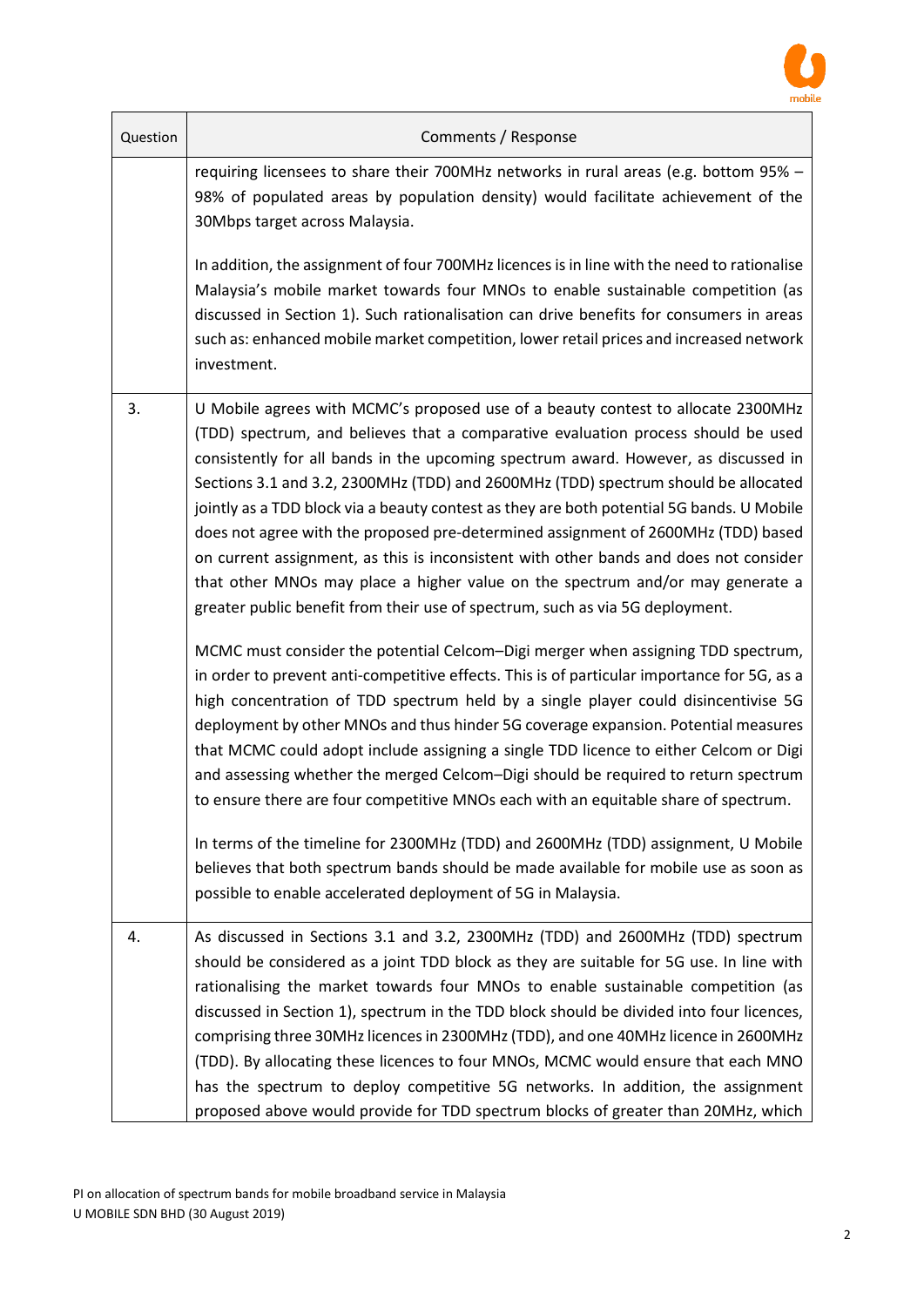

| Question | Comments / Response                                                                                                                                                                                                                                                                                                                                                                                                                                                                                                                                                                                                                                                                                                                                                                                                                                                                                                                                                 |  |  |  |  |
|----------|---------------------------------------------------------------------------------------------------------------------------------------------------------------------------------------------------------------------------------------------------------------------------------------------------------------------------------------------------------------------------------------------------------------------------------------------------------------------------------------------------------------------------------------------------------------------------------------------------------------------------------------------------------------------------------------------------------------------------------------------------------------------------------------------------------------------------------------------------------------------------------------------------------------------------------------------------------------------|--|--|--|--|
|          | would enable 5G deployments in Malaysia to deliver mobile broadband speeds that<br>substantially surpass current 4G standards.                                                                                                                                                                                                                                                                                                                                                                                                                                                                                                                                                                                                                                                                                                                                                                                                                                      |  |  |  |  |
| 5.       | MCMC's proposed approach of awarding 2600MHz (TDD and FDD) spectrum via a pre-<br>determined approach is not justified. In particular, the proposed 2600MHz (FDD)<br>allocation is based on spectrum sharing arrangements which fail to account for the<br>reservation of capacity for the actual spectrum licensees (e.g. Altel/Redtone). As<br>discussed in Section 4.1, the full 2×10MHz of shared spectrum should not be awarded to<br>each of Maxis, Celcom and Digi as their existing 2600MHz (FDD) capacity is shared with<br>other players. In addition, the existing spectrum sharing arrangements were facilitated<br>by the specific position of the frequency assignments (as shown in Figure 4.1 earlier). U<br>Mobile should not be prevented from receiving additional 2600MHz (FDD) spectrum due<br>to its frequency assignment being adjacent to those of the primary MNOs rather than<br>licensees that failed to use their spectrum effectively. |  |  |  |  |
|          | In addition, the proposed pre-determined allocation approach for both the 2600MHz<br>(TDD) and 2600MHz (FDD) bands is inconsistent with the beauty contest approach that<br>is proposed for the 700MHz and 2300MHz (TDD) bands. The pre-determined allocation<br>does not consider that other MNOs may place a greater value on the spectrum and/or<br>may generate a greater public benefit from their use of spectrum, such as via 5G<br>deployment.                                                                                                                                                                                                                                                                                                                                                                                                                                                                                                              |  |  |  |  |
|          | As such, MCMC should allocate the 2600MHz (TDD) and 2600MHz (FDD) bands via a<br>beauty contest approach to ensure consistency across all bands. The structure of<br>spectrum licences within each band should be aligned with rationalising the market<br>towards four MNOs, to enable sustainable competition with benefits for consumers (as<br>discussed in Section 1).                                                                                                                                                                                                                                                                                                                                                                                                                                                                                                                                                                                         |  |  |  |  |
|          | 2600MHz (FDD)                                                                                                                                                                                                                                                                                                                                                                                                                                                                                                                                                                                                                                                                                                                                                                                                                                                                                                                                                       |  |  |  |  |
|          | For the 2600MHz (FDD) band, MCMC should allocate two 2×15MHz licences and two<br>2×20MHz licences via a beauty contest. Having a minimum 2×15MHz allocation in<br>2600MHz (FDD) will facilitate 4G competition and enable the most cost-efficient 4G<br>carrier deployment with the highest potential throughput. To enable an equitable<br>distribution of 4G capacity spectrum, allocation of the 2600MHz (FDD) band should take<br>existing 1800MHz and 2100MHz spectrum holdings into consideration (in line with<br>practice observed in markets such as the Netherlands).                                                                                                                                                                                                                                                                                                                                                                                     |  |  |  |  |
|          | <b>2600MHz (TDD)</b>                                                                                                                                                                                                                                                                                                                                                                                                                                                                                                                                                                                                                                                                                                                                                                                                                                                                                                                                                |  |  |  |  |
|          | The 2600MHz (TDD) band should be considered in conjunction with the 2300MHz (TDD)                                                                                                                                                                                                                                                                                                                                                                                                                                                                                                                                                                                                                                                                                                                                                                                                                                                                                   |  |  |  |  |

band as a joint TDD block with potential for 5G and allocated as four licences of at least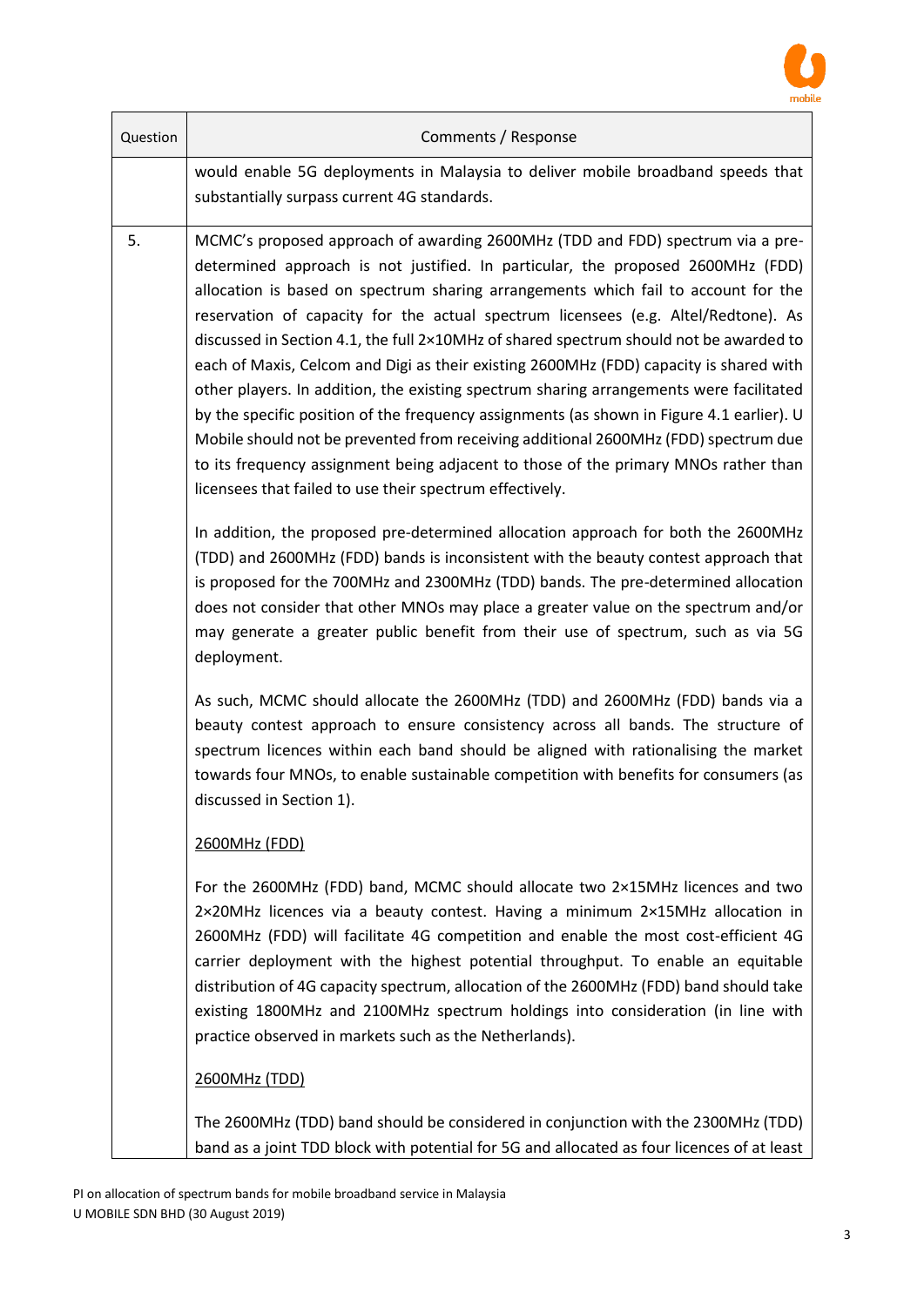

| Question | Comments / Response                                                                                                                                                                                                                                                                                                                                                                                                                                                                                                                                                                                                                                                                                                                                                                                                                                                                                                                                                                                                                                                                                                                                                                                                                                                                                                                                |  |  |  |  |
|----------|----------------------------------------------------------------------------------------------------------------------------------------------------------------------------------------------------------------------------------------------------------------------------------------------------------------------------------------------------------------------------------------------------------------------------------------------------------------------------------------------------------------------------------------------------------------------------------------------------------------------------------------------------------------------------------------------------------------------------------------------------------------------------------------------------------------------------------------------------------------------------------------------------------------------------------------------------------------------------------------------------------------------------------------------------------------------------------------------------------------------------------------------------------------------------------------------------------------------------------------------------------------------------------------------------------------------------------------------------|--|--|--|--|
|          | 30MHz. The rationale for joint allocation of the TDD bands is set out in Section 3, along<br>with U Mobile's views on the award mechanism and optimum spectrum per operator for<br>this joint TDD block.                                                                                                                                                                                                                                                                                                                                                                                                                                                                                                                                                                                                                                                                                                                                                                                                                                                                                                                                                                                                                                                                                                                                           |  |  |  |  |
|          | <b>Merger considerations</b>                                                                                                                                                                                                                                                                                                                                                                                                                                                                                                                                                                                                                                                                                                                                                                                                                                                                                                                                                                                                                                                                                                                                                                                                                                                                                                                       |  |  |  |  |
|          | MCMC must consider the potential Celcom-Digi merger when assigning 2600MHz (FDD)<br>spectrum, particularly due to its implications for 4G competition. As shown in Figure 4.3,<br>a post-merger allocation of 4G capacity spectrum based on the 2600MHz (FDD)<br>allocation proposed in the PI document and existing 1800MHz/2100MHz spectrum<br>holdings will give Celcom-Digi over 50% of 4G capacity spectrum in the market. This will<br>provide it with a significant advantage in the 4G market and will reduce competition in<br>the downstream retail market, with a resulting negative impact on consumers in areas<br>such as consumer choice, retail prices and network investment. MCMC should account<br>for this by using a beauty contest to allocate the 2600MHz (FDD) band, with existing<br>1800MHz and 2100MHz spectrum holdings taken into consideration when determining<br>the specific assignment for each MNO. In addition, MCMC must also assess if the merged<br>entity should be required to return a portion of its 4G capacity spectrum for reallocation<br>to enable a level playing field in the market. In particular, the merged entity will have<br>over half of the 1800MHz/2100MHz spectrum in the market based on existing holdings<br>and must be required to return part of this spectrum for reallocation. |  |  |  |  |
|          | Similar considerations regarding the potential Celcom-Digi merger are also applicable to<br>the 2600MHz (TDD) band, as discussed in Section 3.3.                                                                                                                                                                                                                                                                                                                                                                                                                                                                                                                                                                                                                                                                                                                                                                                                                                                                                                                                                                                                                                                                                                                                                                                                   |  |  |  |  |
|          | Timeline                                                                                                                                                                                                                                                                                                                                                                                                                                                                                                                                                                                                                                                                                                                                                                                                                                                                                                                                                                                                                                                                                                                                                                                                                                                                                                                                           |  |  |  |  |
|          | In terms of the timeline for 2600MHz (TDD) and 2600MHz (FDD) assignment, U Mobile<br>believes that both spectrum bands should be made available for mobile use as soon as<br>possible to enable accelerated deployment of 5G in Malaysia as well as expansion of 4G<br>capacity.                                                                                                                                                                                                                                                                                                                                                                                                                                                                                                                                                                                                                                                                                                                                                                                                                                                                                                                                                                                                                                                                   |  |  |  |  |
| 6.       | Potential measures that MCMC can adopt to mitigate interference between the FDD and<br>TDD blocks in the 2600MHz band include the use of guard bands, block edge masks, and<br>additional filters. Each measure may be adopted on a standalone basis or in combination<br>with others.                                                                                                                                                                                                                                                                                                                                                                                                                                                                                                                                                                                                                                                                                                                                                                                                                                                                                                                                                                                                                                                             |  |  |  |  |
|          | MNOs assigned with 2600MHz (TDD) or 2600MHz (FDD) spectrum may face the need to<br>use operator-specific measures (e.g. filters) to mitigate for interference. Such measures<br>may require the MNO to incur additional costs when using the spectrum for network<br>deployment. The extent to which such filters are required is expected to be affected by<br>the levels of interference faced - this may vary by the specific frequency range assigned                                                                                                                                                                                                                                                                                                                                                                                                                                                                                                                                                                                                                                                                                                                                                                                                                                                                                          |  |  |  |  |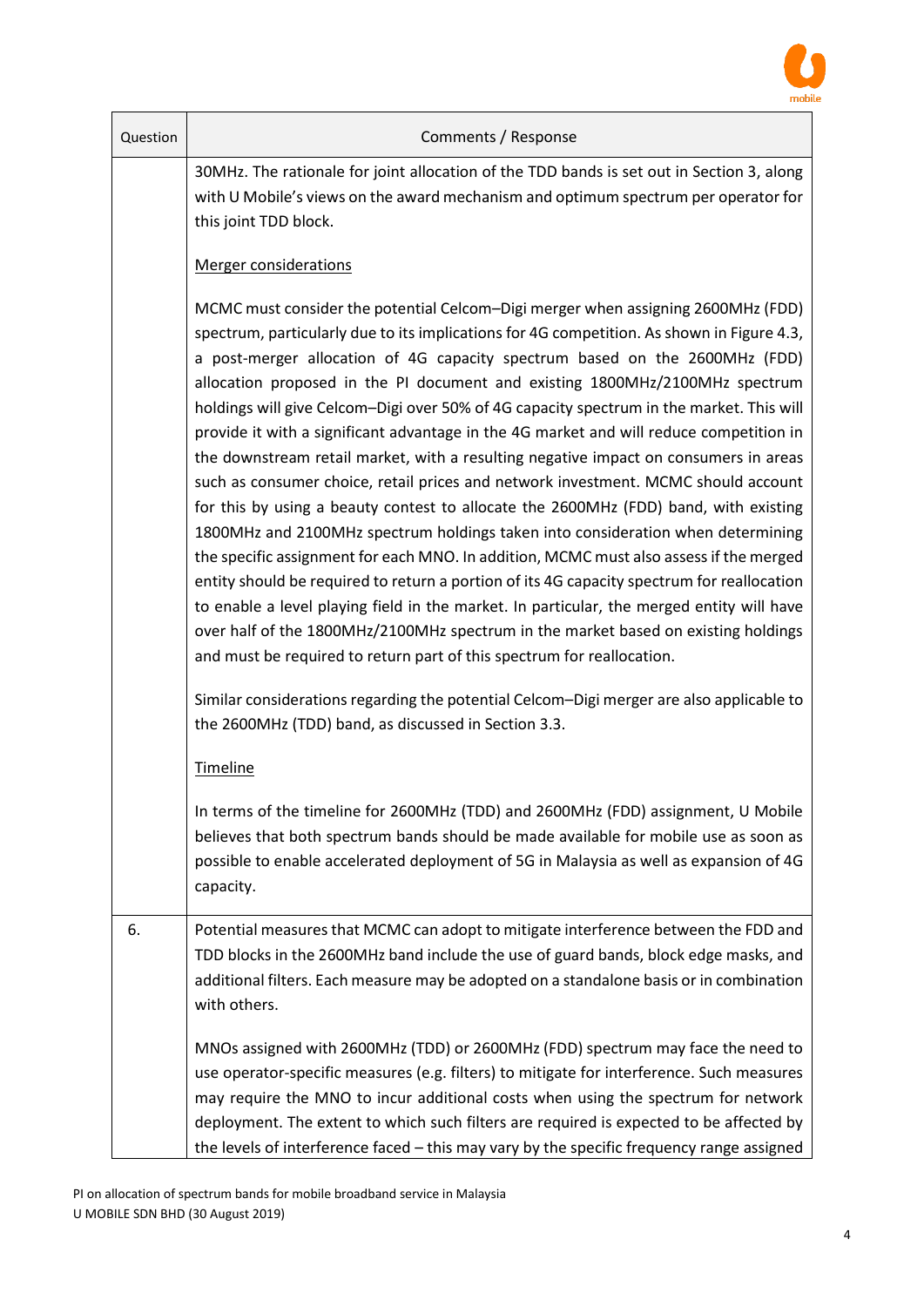

| Question | Comments / Response                                                                                                                                                                                                                                                                                                                                                                                                                                                                                                                                                                                                                                                                                         |                                                                                  |                                         |                                                                                                      |                                                                                                      |
|----------|-------------------------------------------------------------------------------------------------------------------------------------------------------------------------------------------------------------------------------------------------------------------------------------------------------------------------------------------------------------------------------------------------------------------------------------------------------------------------------------------------------------------------------------------------------------------------------------------------------------------------------------------------------------------------------------------------------------|----------------------------------------------------------------------------------|-----------------------------------------|------------------------------------------------------------------------------------------------------|------------------------------------------------------------------------------------------------------|
|          | to each MNO. MCMC should therefore consider offering subsidies or discounts on the<br>spectrum assignment fees for 2600MHz licensees that incur additional costs associated<br>with interference mitigation measures. The subsidies or discounts on spectrum<br>assignment fees should be determined from the estimated additional costs incurred due<br>to interference mitigation measures - for example, this could be based on the cost of<br>installing filters at affected sites. This should promote a fairer assignment of specific<br>frequency ranges in the 2600MHz band to individual MNOs.                                                                                                     |                                                                                  |                                         |                                                                                                      |                                                                                                      |
| 7.       | As discussed in Sections 5.1 to 5.3, SA fees for the upcoming spectrum award must be<br>set at a reasonable level - MCMC should use benchmarks of normalised reserve prices<br>to assess the SA fees, with a discount applied on 700MHz fees to reflect its diminished<br>value for 4G coverage.                                                                                                                                                                                                                                                                                                                                                                                                            |                                                                                  |                                         |                                                                                                      |                                                                                                      |
|          | Column (A) of Figure 5.2 below shows the normalised price per MHz / population / ARPU<br>for each band in USD based on reserve price benchmarks. Details of the normalised<br>reserve price benchmarks for each band are provided in Annex A. The benchmarks have<br>been multiplied with Malaysia's mobile ARPU as shown in column (B) to derive the price<br>per MHz / population in USD that is applicable to Malaysia before accounting for a<br>discount for 700MHz as shown in column (C). These figures have then been converted to<br>MYR as shown in column (D) based on an exchange rate of 1 MYR = 0.24 USD.<br>Figure 5.2: Normalised spectrum price per band based on reserve price benchmarks |                                                                                  |                                         |                                                                                                      |                                                                                                      |
|          | <b>Spectrum</b><br>band                                                                                                                                                                                                                                                                                                                                                                                                                                                                                                                                                                                                                                                                                     | (A) Price per MHz<br>/ population /<br><b>ARPU based on</b><br><b>benchmarks</b> | (B) Malaysia's<br>mobile ARPU<br>in USD | (C) Malaysia's<br>price per MHz<br>/ population in<br><b>USD before</b><br><b>700MHz</b><br>discount | (D) Malaysia's<br>price per MHz /<br>population in<br><b>MYR</b> before<br><b>700MHz</b><br>discount |
|          | <b>700MHz</b>                                                                                                                                                                                                                                                                                                                                                                                                                                                                                                                                                                                                                                                                                               | USD0.0183 per<br>MHz / population<br>/ ARPU                                      | USD11.76 /<br>month <sup>1</sup>        | USD0.215 /<br>MHz/<br>population                                                                     | MYR0.896 /<br>MHz/<br>population                                                                     |
|          | 2300MHz<br>(TDD)                                                                                                                                                                                                                                                                                                                                                                                                                                                                                                                                                                                                                                                                                            | USD0.0015 per<br>MHz / population<br>/ ARPU                                      | USD11.76 /<br>month                     | USD0.0176 /<br>MHz/<br>population                                                                    | MYR0.0733/<br>MHz/<br>population                                                                     |
|          | 2600MHz<br>(FDD)                                                                                                                                                                                                                                                                                                                                                                                                                                                                                                                                                                                                                                                                                            | USD 0.0038 per<br>MHz / population<br>/ ARPU                                     | USD11.76 /<br>month                     | USD0.0447 /<br>MHz/<br>population                                                                    | MYR0.186 /<br>MHz/<br>population                                                                     |
|          | 2600MHz<br>(TDD)                                                                                                                                                                                                                                                                                                                                                                                                                                                                                                                                                                                                                                                                                            | USD 0.0017 per<br>MHz / population<br>/ ARPU                                     | USD11.76 /<br>month                     | USD0.0200 /<br>MHz/<br>population                                                                    | MYR0.0833/<br>MHz/<br>population                                                                     |
|          |                                                                                                                                                                                                                                                                                                                                                                                                                                                                                                                                                                                                                                                                                                             |                                                                                  |                                         |                                                                                                      |                                                                                                      |

<sup>1</sup> Based on 2018 ARPU of MYR49 / month as reported by MCMC in its Industry Performance Report 2018 and an exchange rate of 1 MYR = 0.24 USD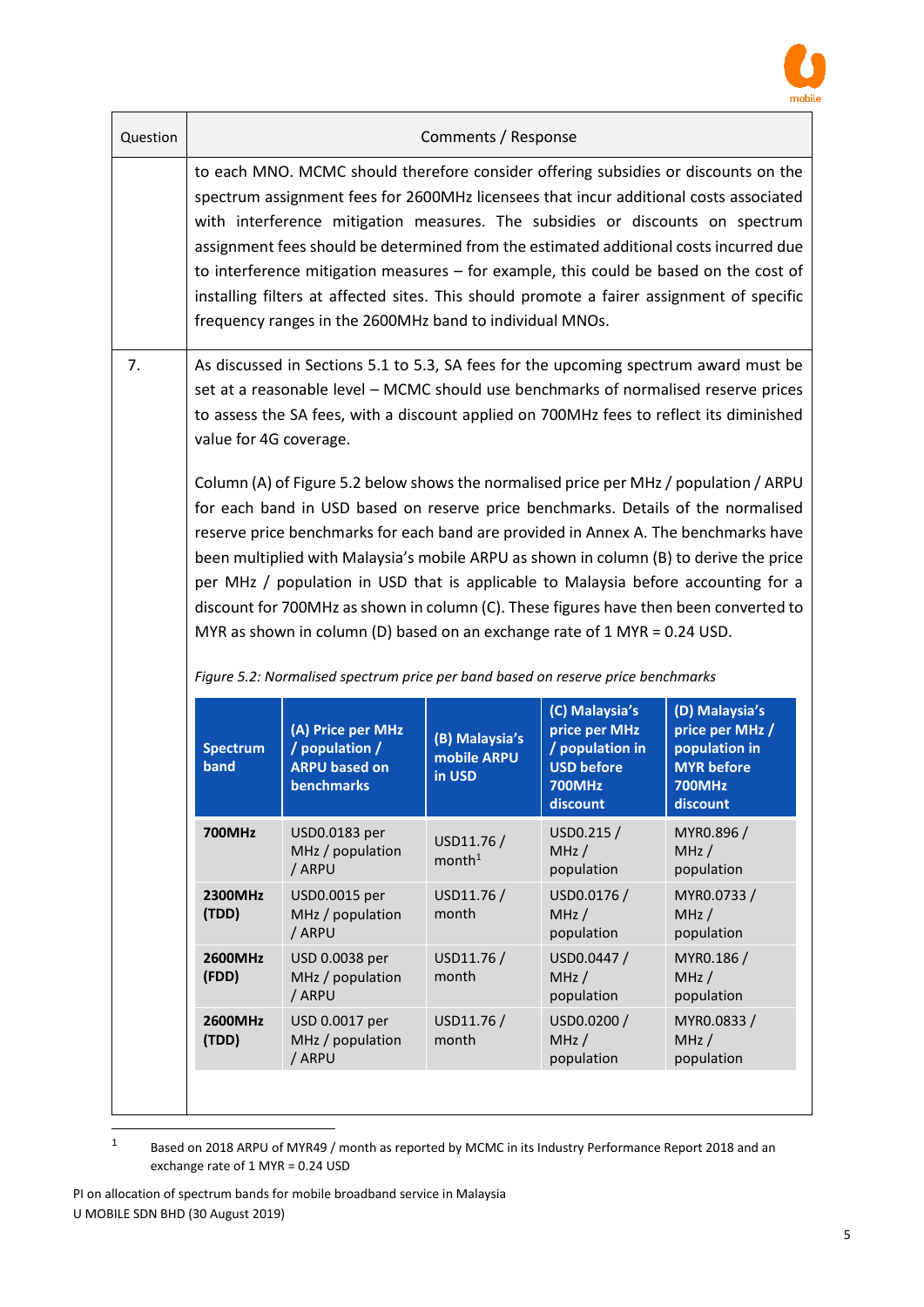

| Question | Comments / Response<br>The price per MHz / population applicable to Malaysia before accounting for a discount<br>for 700MHz is shown again in column (A) of Figure 5.3 below. A discount ranging<br>between $4 - 33\%$ as shown in column (B) is applied to 700MHz based on benchmarks<br>(see Figure 5.1) to reflect its diminished value for 4G coverage. The resulting price per<br>MHz / population applicable to Malaysia after accounting for a 700MHz discount is then<br>multiplied with Malaysia's population of 32.5 million as shown in column (C). This thus<br>derives the price per MHz applicable to Malaysia in MYR as shown in column (D) on an<br>NPV basis, inclusive of both one-off and annual payments. |                                                                                                                                                        |                                                                  |                                 |                                                                              |
|----------|-------------------------------------------------------------------------------------------------------------------------------------------------------------------------------------------------------------------------------------------------------------------------------------------------------------------------------------------------------------------------------------------------------------------------------------------------------------------------------------------------------------------------------------------------------------------------------------------------------------------------------------------------------------------------------------------------------------------------------|--------------------------------------------------------------------------------------------------------------------------------------------------------|------------------------------------------------------------------|---------------------------------|------------------------------------------------------------------------------|
|          | <b>Spectrum</b><br>band                                                                                                                                                                                                                                                                                                                                                                                                                                                                                                                                                                                                                                                                                                       | Figure 5.3: Price per MHz on NPV basis for Malaysia<br>(A) Price per MHz /<br>population<br>applicable to<br><b>Malaysia before</b><br>700MHz discount | (B) Discount<br>due to late<br>release for<br><b>4G coverage</b> | (C)<br>Malaysia's<br>population | (D) Price per MHz<br>applicable to<br><b>Malaysia on NPV</b><br><b>basis</b> |
|          | <b>700MHz</b>                                                                                                                                                                                                                                                                                                                                                                                                                                                                                                                                                                                                                                                                                                                 | MYR0.896 / MHz /<br>population                                                                                                                         | $4 - 33%$<br>discount                                            | 32.5 million                    | MYR19.51-27.96<br>million / MHz on<br>an NPV basis                           |
|          | 2300MHz<br>(TDD)                                                                                                                                                                                                                                                                                                                                                                                                                                                                                                                                                                                                                                                                                                              | MYR0.0733 / MHz /<br>population                                                                                                                        | N/A                                                              | 32.5 million                    | MYR2.38 million /<br>MHz on an NPV<br>basis                                  |
|          | 2600MHz<br>(FDD)                                                                                                                                                                                                                                                                                                                                                                                                                                                                                                                                                                                                                                                                                                              | MYR0.186 / MHz /<br>population                                                                                                                         | N/A                                                              | 32.5 million                    | MYR6.05 million /<br>MHz on an NPV<br>basis                                  |
|          | 2600MHz<br>(TDD)                                                                                                                                                                                                                                                                                                                                                                                                                                                                                                                                                                                                                                                                                                              | MYR0.0833 / MHz /<br>population                                                                                                                        | N/A                                                              | 32.5 million                    | MYR2.71 million /<br>MHz on an NPV<br>basis                                  |
|          | Based on the SA fees from the 900MHz and 1800MHz reallocation in 2016, the NPV of<br>the total SA fee payments were split between: approximately 60% of the NPV via an<br>upfront price component and approximately 40% of the NPV via the annual fee<br>component. This has been calculated based on a weighted average cost of capital<br>(WACC) of 10% which is in line with MCMC's WACC for mobile services as stated in its<br>Review of Access Pricing in 2017. As such, a similar 60/40 proportion has been applied<br>to derive the proposed price component and annual fee component of SA fees for the                                                                                                              |                                                                                                                                                        |                                                                  |                                 |                                                                              |

upcoming spectrum allocation as shown in columns (B) and (C) respectively in Figure